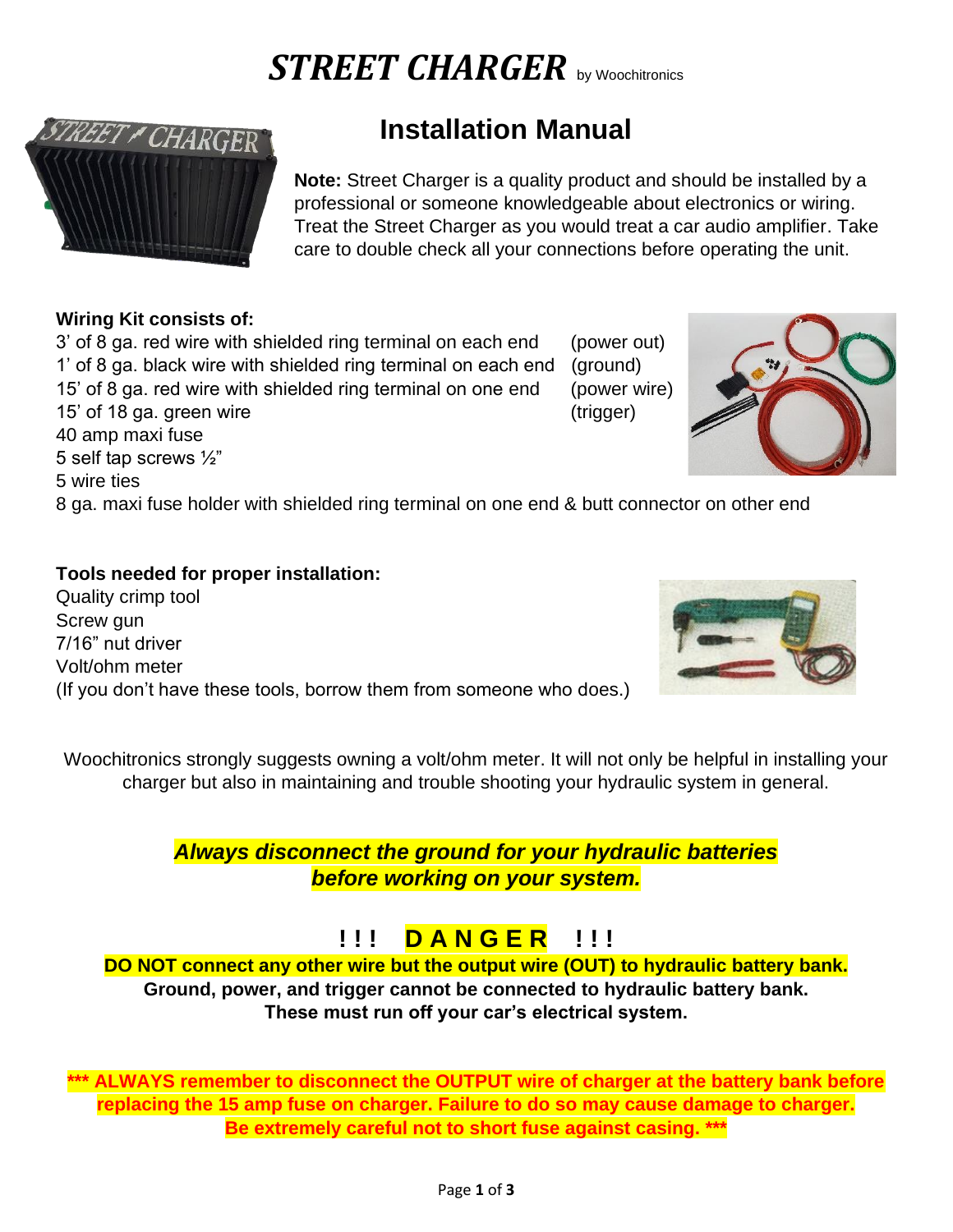# *STREET CHARGER* by Woochitronics

## **Installation Procedure**

**Street Charger comes with the wiring kit already attached.**



**Your Street Charger should look like this.**

#### **Step 1:**

Choose a clean location to mount Street Charger. Avoid areas where dirt or oil settles or where charger may get wet. Do not mount charger under hood. Treat your charger like you would treat an audio amplifier. Once you have located your spot, use your screw gun and all 4 self-tap screws to mount charger in standing position with Street Charger logo facing up.





#### **Step 2:**

Connect **ground (GND)** (black wire) to the chassis of car using self-tap screw. **DO NOT** ground to negative post of hydraulic battery bank. A good ground is extremely important. Make sure to sand the area where the ground is attached to the chassis.

## **Step 3:**

Connect the **8 ga. output wire (+OUT)** to positive post of the battery that goes to the solenoid. (If you have **2** banks of batteries, you will also need to bridge the two banks together by connecting the positives of the batteries that go to the solenoids with the same gauge wire your system is wired with. **For example,** if you have 4 batteries in series (48v) on each side, you will also need to bridge the two banks together at the 48v positives with same gauge wire the rest of your battery system is wired with.) At this point, one or more of the high/med/low lights should come on.





### **Step 4:**

Run the **18 ga. green TRIGGER wire** to the front of the car. Connect wire to a circuit in the fuse box which turns on and off with the ignition.

# **Step 5:**

Run the **8 ga. power wire (+PWR)** to car's front battery. Trim wire to proper length. Strip ¼" and crimp to fuse holder's butt connector. Connect fuse holder to car's front battery. (Fuse should be no more than 12 inches from car battery.) This wire will probably spark when first connected. Double check all connections before installing the 40 amp maxi fuse. Reconnect ground for hydraulic batteries.